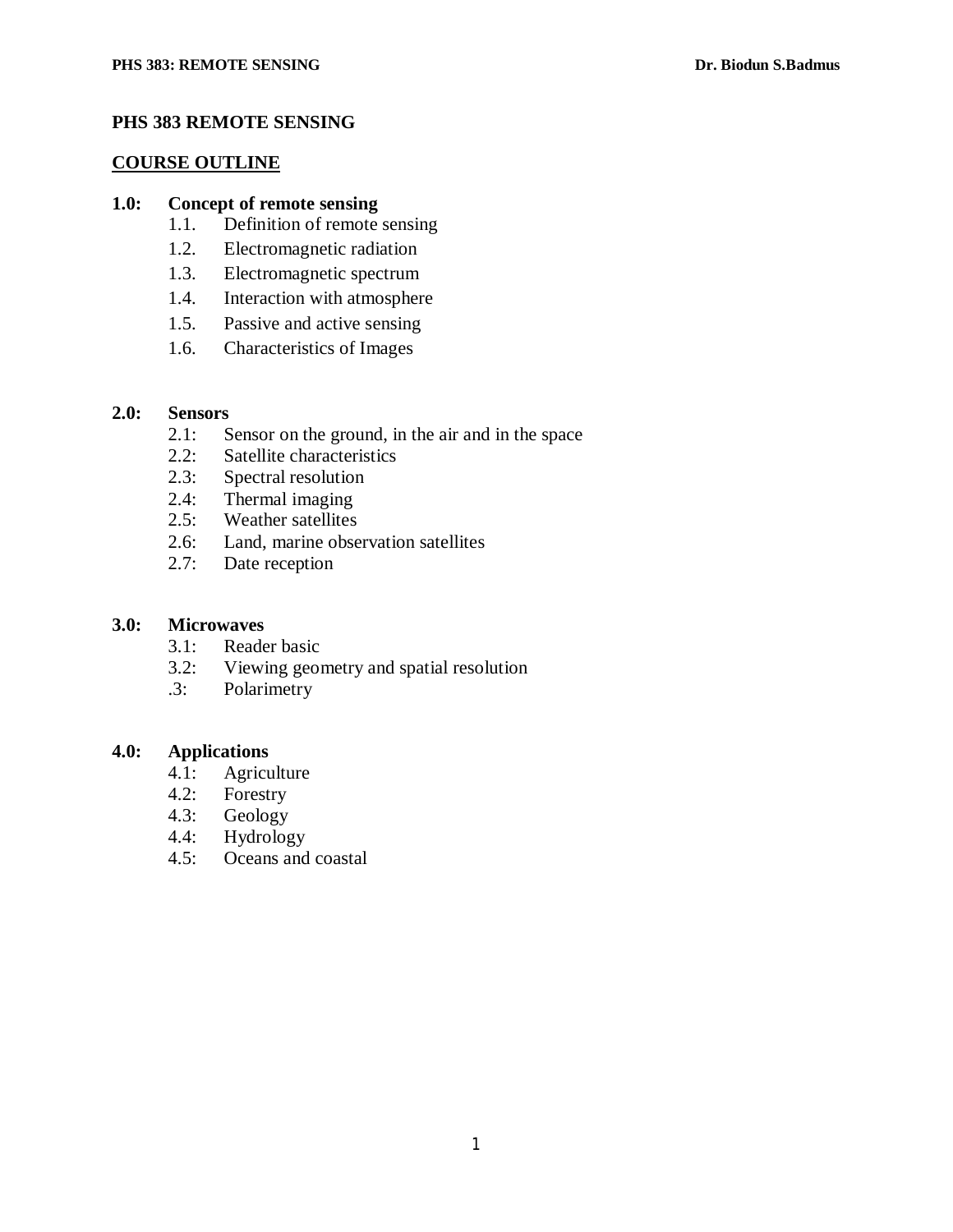#### **CONCEPT OF REMOTE SENSING**

What exactly is remote sensing?

Remote sense is the science (and to some extent, art) of acquiring information about the Earth's surface without actually being in contact with the Earth. This is done through sensing and recording reflected or emitted energy, processing, analyzing and applying the information therein.

The process involves an interaction between incident radiation and the targets of interest. For instance, the use of imaging systems, where the following seven (7) elements are involved:

- 1. **Energy source and illumination A:**The first requirement of remote sensing is to have an energy source, which illuminate or provides electromagnetic energy to the target of interest.
- 2. **Radiation and the atmosphere B:** This is the energy that travels from the source to the target, which comes into contact with and interacts with the atmosphere as it passes. This may take place in a second time as the energy travels from the target to the sensor.
- 3. **Interaction with the target C:**Once the energy makes its way to the target through the atmosphere, it interacts with the target depending on the properties of both the target and the radiation.
- 4. **Recording of energy by the sensor D:** After the energy has been scattered by emitted from the target, we require a sensor (remote – not in contact with the target) to collect and record the electromagnetic radiation.
- 5. **Transmission, Reception and processing E:** The energy recorded by the sensor has to be transmitted, often in electromagnetic form, to a receiving and processing station where the data are processed into an image (hardcopy and or digital).
- 6. **Interpretation and analysis F:** The processed image is interpreted visually and/or digitally or electromagnetically to extract information about the target which was illuminated.
- 7. **Application**s**G**: This is the final element of the remote sensing process, is achieved when we apply the information we have been able to extract from the imagery about the target in order to better understand it, reveal some new information, or assist in solving a particular problem.

The above listed elements comprise the remote sensing process from beginning to end.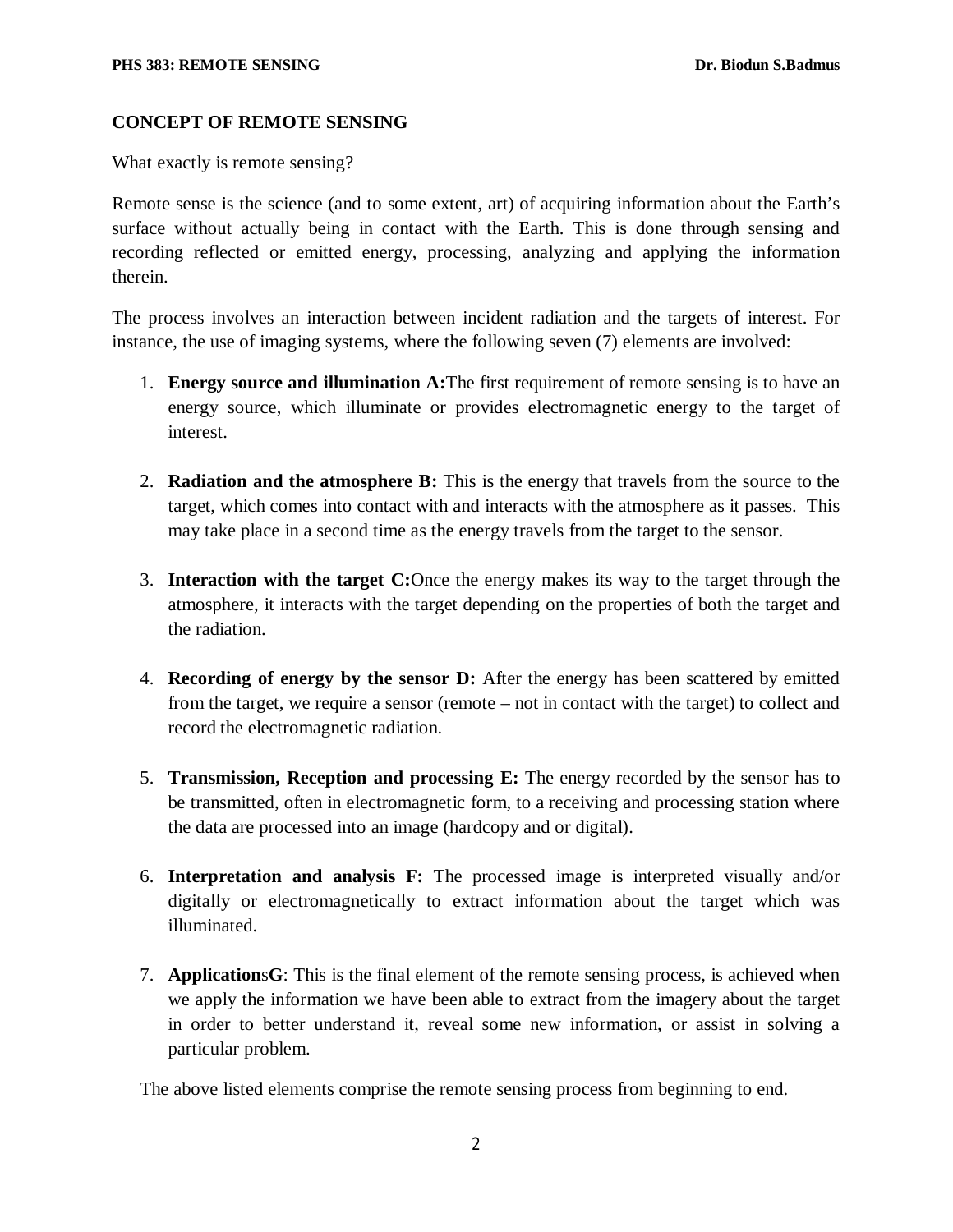

#### **Electromagnetic Radiation**

All electromagnetic radiation has fundamental properties and behaves in predictable ways according to the basics of wave theory. Electromagnetic radiation consists of an electrical field (E), which varies in magnitude and directionin the direction in which the radiation is traveling and a magnetic field M oriented at right angle to the electrical field; both fields travel at the speed of light (C)

Two characteristics of electromagnetic radiation are particularly important to understanding remote sensing. These are wavelength and frequency, related by  $C = \mathbf{f} \lambda$ 

 $\lambda$  = wavelength

 $F =$  Frequency (Cycles per second measured in  $H_z$ )

 $C =$  Speed of light (3 x 10<sup>8</sup>m/s)

These two properties are inversely related to each other. The shorter the wavelength, the higher the frequencyand vice-versa. Hence, understanding the characteristics of electromagnetic radiation in terms of their f and  $\lambda$  is crucial to understanding the information to be extracted from remote sensing data.

### **ELECTROMAGNETIC SPECTRUM**

The electromagnetic spectrum ranges from the shorter wavelength (including  $\mathbb{B}$  and x-rays) to the longer wavelengths (including microwaves and broadcast radio waves). There are several regions of the electromagnetic spectrum which are useful for remote sensing.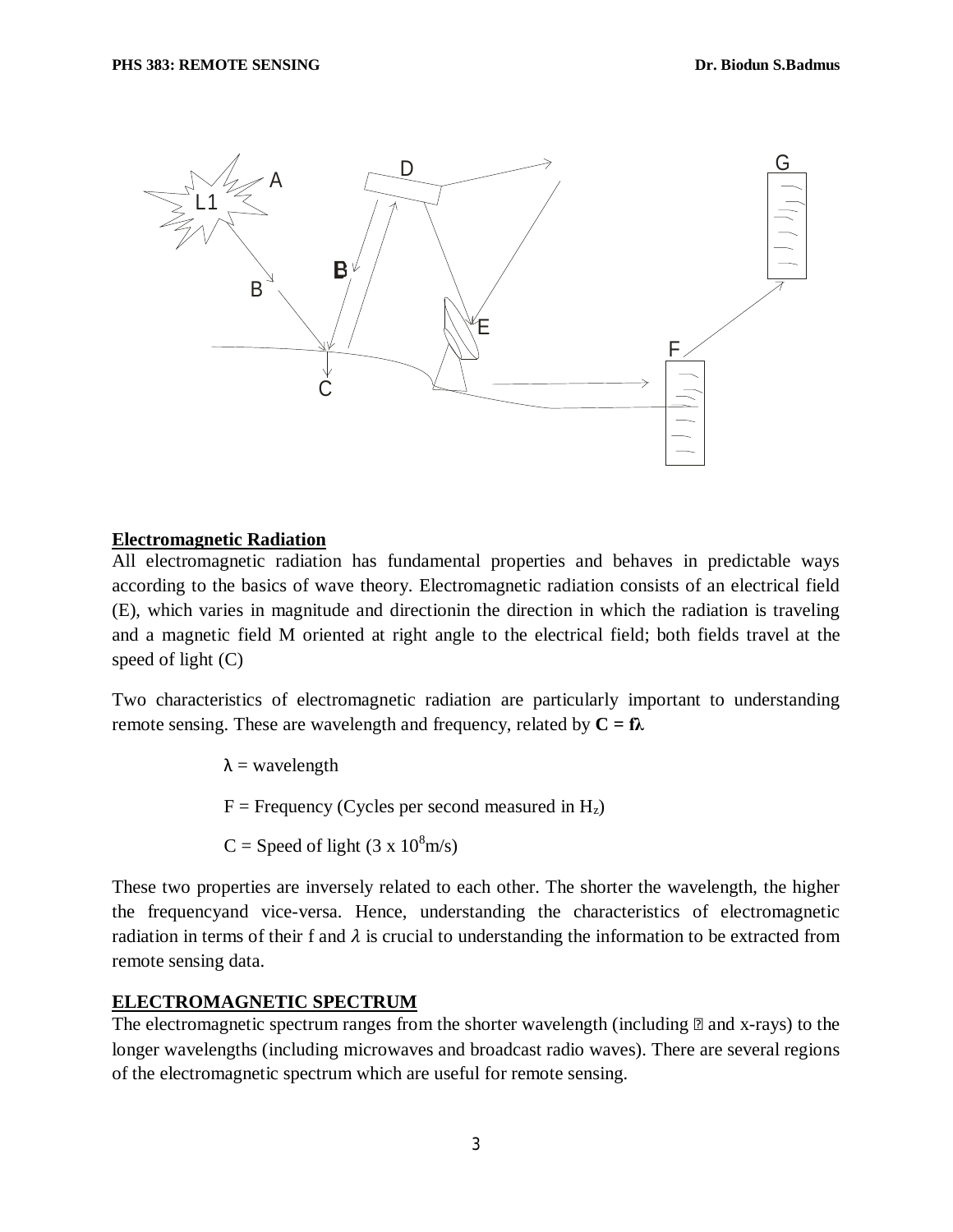For most process, the Ultra-violet (UV)has the shorter wavelengths which are practical for remote sensing. Some earth surface materials, primarily rocks and minerals, emit visible light when illuminated by UV radiation.

Thelight which our eyes **"our remote sensors"** can detect form part of the visible spectrum. It is important to recognize how small the visible portion is relative to the rest of the spectrum, because there is a lot of radiation around us which is **"invisible"** to our eyes, but can be detected by other remote sensing instruments and used to our advantage. This visible wavelength covers a range from approximately 0.4 to 0.7µm, while the longest visible wavelength is red, the shortest is violet. Common wavelengths of what we perceive as particular colours from the visible portion of the spectrum are:

| Violet: | $0.4 - 0.446$ µm      |                                                                                                                           |
|---------|-----------------------|---------------------------------------------------------------------------------------------------------------------------|
| Bleu:   | $0.446 - 0.500 \mu m$ | It is important to note that this is the only<br>portion of the spectrum we can associate<br>with the concept of Colours. |
| Green:  | $0.500 - 0.578 \mu m$ |                                                                                                                           |
| Yellow: | $0.578 - 0.592 \mu m$ |                                                                                                                           |
| Orange: | $0.592 - 0.620 \mu m$ |                                                                                                                           |
| Red:    | $0.620 - 0.7 \,\mu m$ |                                                                                                                           |

Blue, Green and Red are called the **Primary Colours** (wavelength of the visible spectrum), because no single primary colours can be created from the other two, but all other colours can be formed by combining Blue, Green and Red in various proportions. Sunlight is seen as uniform homogeneous colours, as it actually composed of various wavelengths of radiation, primarily ultraviolet, visible and infrared portions of the spectrum.



**Sun light passes through a prism, bend in different amount according to wavelength.**

After Red portion of the spectrum, next is Infrared (IF) region, which covers between 0.7µand 100µm. It can be divided into two categories on the basis of their radiation properties. Theseare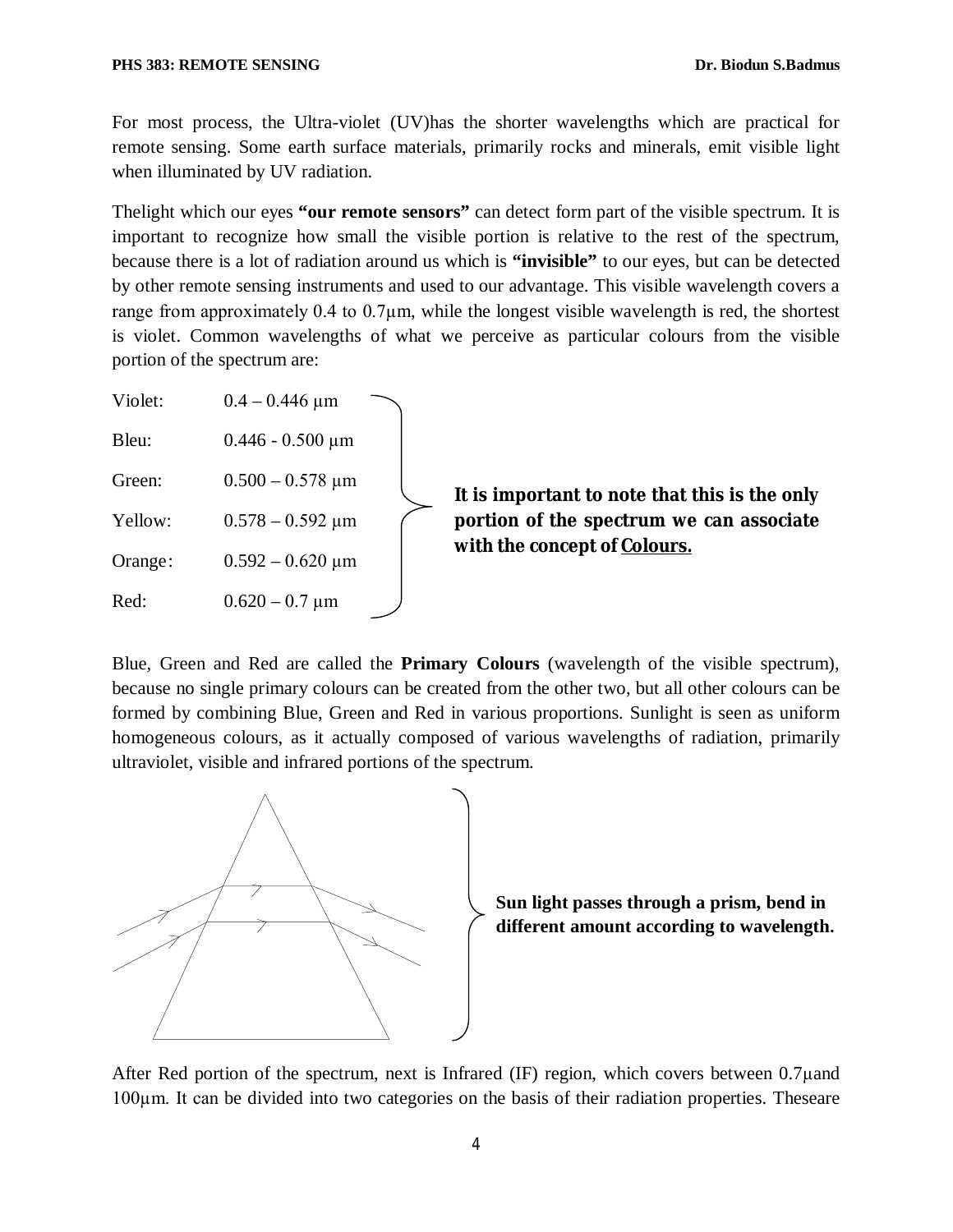the reflected (IR) and the emitted or thermal(IR).Radiation in the selected IR regionis used for remote sensing purposes in ways similar to radiation in the visible portion. It is the energy that the radiation emits from the Earth's surface in the form of heat.

Another portion of the spectrum that is of more recent interest to remote sensing is the microwave region (from about 1mm to 1m), which covers the longest wavelength used for remote sensing, close to the wavelength used for radio broadcasts.

# **INTERACTION WITH ATMOSPHERE**

Before radiation used for remote sensing reaches the Earth's surface, it has to travel through some distance of the Earth's atmosphere. Particles and gases with the atmosphere can affect the incoming light and radiation. These effects are caused by scattering and absorption.

**Scattering:**Occurs when particles or large gas molecules present in the atmosphere interact with and causes the EM radiation to be redirected from its original path.The scattering that takes place depends on several factors including the wavelength of the radiation, abundance of particles or gases and distance the radiation travels through the atmosphere. There are three types of scattering which take place.

**Rayleigh Scattering:** This occurs when particles are very small compared to the wavelength of the radiation; particles could be as small as specks of dust or Nitrogen and Oxygen molecules.Rayleigh scattering causes shorter wavelengths of energy to be scattered much more than longer wavelength. It is the dominant scattering mechanism in the upper atmosphere (responsible for the bluish coloursin the sky during the day).

**Mie Scattering:**Occurs when the particles are just the same size as the wavelength of the radiation. Dust, pollen, smoke and water vapour are common causes of Mie scattering; which tends to affect longer wavelengths than those affected by Rayleigh scattering. It occurs mostly in the lower portions of the atmosphere where larger particles are more abundant and dominates when cloud conditions are overcast.

**Non-Selective Scattering:** This occurs when particles are much larger than the wavelength of the radiation. Water droplets and large dusts particles can cause this type of scattering, it takes its name from the fact that all wavelengths are scattered about equally. It causes fog and clouds to appear white to our eyes because blue, green and red lights are all scattered in approximately in equal quantities **(Blue + Green+ Red lights = White light).**

**Absorption:**In contrast to scattering, this phenomenon causes molecules in the ozone atmosphere to absorb energy at various wavelengths. Ozone, carbon dioxide and water vapour are the three main atmospheric constituents which absorb radiation.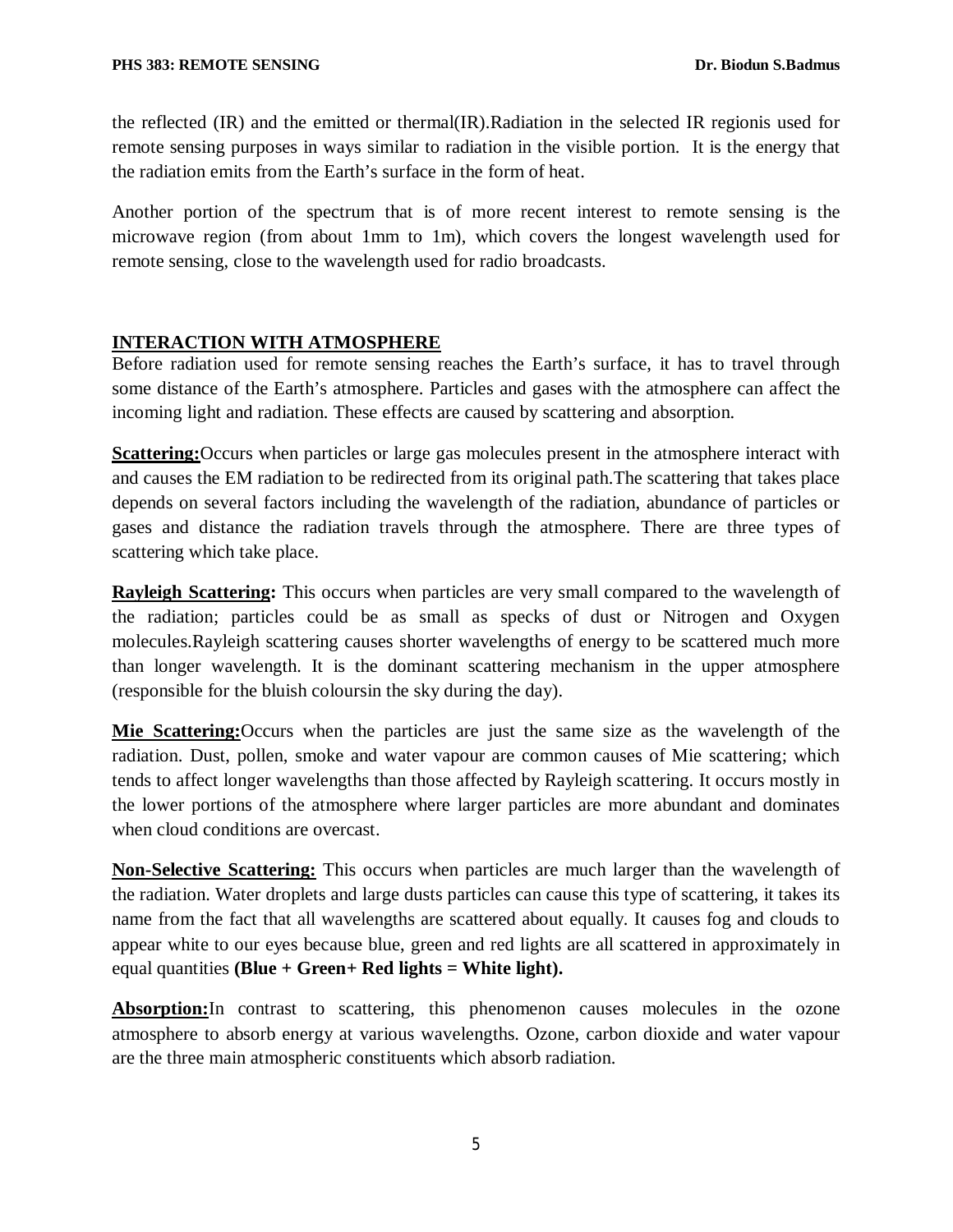**Ozone:**Serves to absorb the harmful (to most living things) ultraviolet radiation from the sun.Without this protective layer in the atmosphere, our skin would burn when exposed to sunlight.

**Carbon Dioxide:** Referred to as a *greenhouse gas,* because it tends to absorb radiation strongly in the infrared portion of the spectrum that are associated with thermal heating; which serves to trap this heat inside the atmosphere.

**Water Vapour:**Water vapour in the atmosphere absorbs much of the incoming long-wave infrared and short-wave microwave radiation (between 22µm and 1m). The presence of water vapour in the lower atmosphere varies greatly from locations to locations and at different times of the year. For instance, the air mass above a desert has little water vapour to absorb energy while the tropics have high concentration of water vapour (i.e., high humidity).

## **PASSIVE AND ACTIVE SENSING**

**Passive Sensor:**Remote sensing systems which measure energy that is naturally available are called passive sensor. It can only be used to detect energy when the naturally occurring energy place during the time when the sun is illuminating the Earth; since there is no reflected energy available from the sun at night.

**Active Sensors:**This provides their own energy source for illumination. The sensor emits radiation which is directed to the target to be investigated. Advantages of the active sensors include the ability to obtain measurements anytime, regardless of the time of day or season. It can be used for examining wavelengths that are not sufficiently provided by the sun, such as micro waves. However, active systems required the generation of a fairly large amount of energy to adequately illuminate target. Examples of active sensors are a laser flouresensor and a Synthetic Aperture Radar (SAR).

# **CHARACTERISTICS OF IMAGES:**

EM energy may be detected either photographically or electronically. Photographic process uses chemical reactions on the surface of light sensing film to detect and record energy variation. Hence, it is important to distinguish between the term image and photographs in remote sensing. An *image* refers to any pictorial representation, regardless of what wavelengths or remote sensing device has been used to detect and record the EM energy.

A *photograph* refers specifically to image that have been detected as well as recorded on photographic film. Photos are normally recorded over the wavelength range from 0.3µm to  $0.9\mu$ m – the visible and reflected infrared; hence, all photographs are images, but not all images are photographs. A photograph can also be represented and displayed in digital format by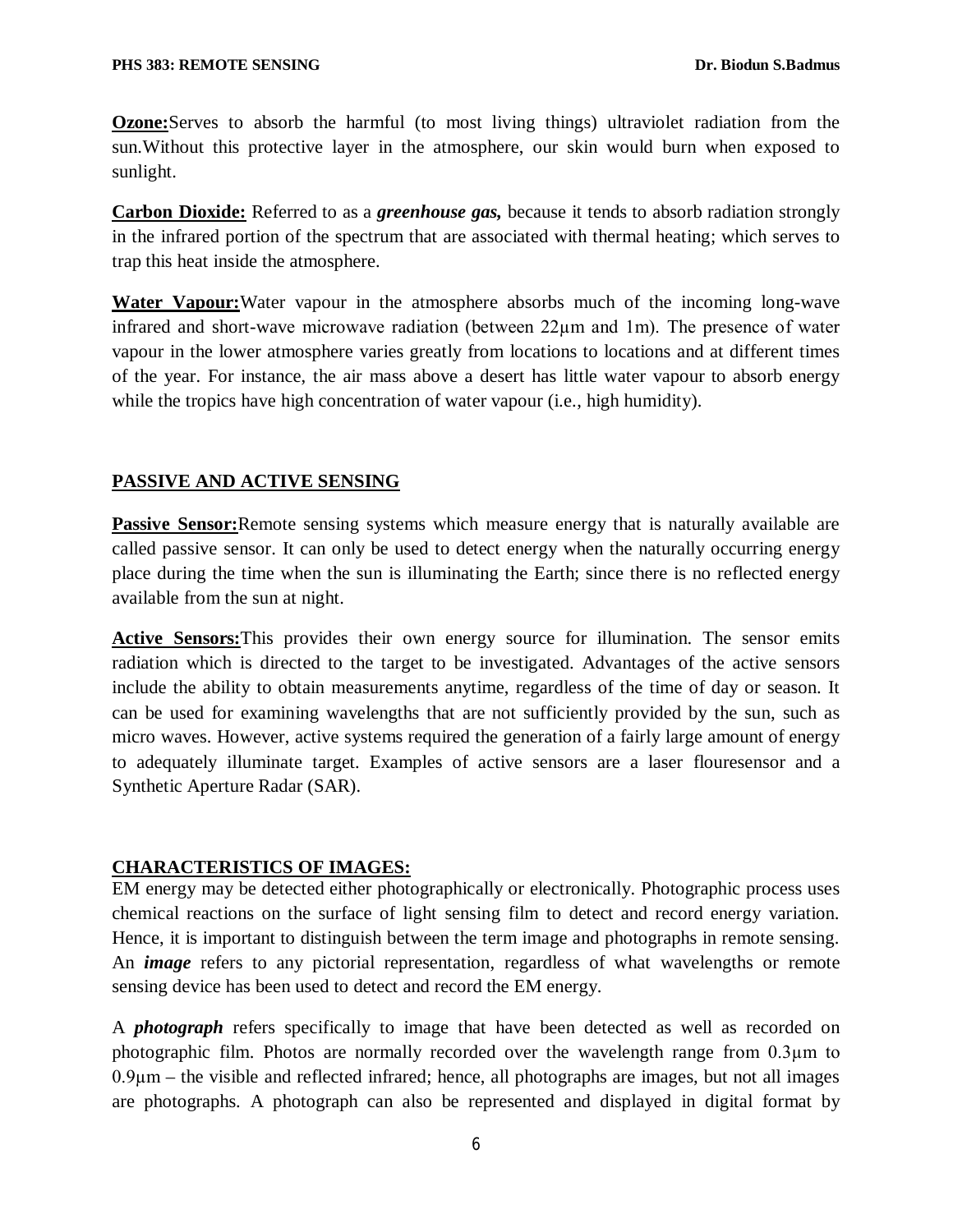subdividing the image into small equal sized and shaped areas, called *Picture Elements or Pixels*, representing the brightness of each area with a numeric value and displaying remote sensing data, either pictorially or digitally, are interchangeable as they convey the same information.

### **Sensors**

Here, we shall look at component of the remote sensing process by examining the characteristics of remote sensing platforms and sensors, and the data they collect; how these data are collected and recorded by the sensor. In order for a sensor to collect and record energy reflected or emitted from a target or surface, it must reside on a stable platform removed from the target or surface being observed. The platform for remote sensor may be located on the ground, on an aircraft or balloon (or some other platform within the Earth's atmosphere) or on the space craft or satellite outside of the Earth's atmosphere.

## **Ground-Based Sensors**

These are often used to record detailed information about the surface, which is compared with information collected from the aircraft or satellite sensors. It is sometimes used to better characterize the target which is being imaged by these other sensors, making it possible to better understand the information in the imagery. It may be placed on a ladder, scaffolding, tall building, crane etc.

**Aerial Platform:**These are primarily stable winged aircraft; helicopters are occasionally used. Aircrafts are often used to collect very detailed images and facilitates the collection of data over any portion of the Earth's surface at anytime.

**In Space:**Remote sensing is sometimes conducted from the space shuttle more commonly, from satellites. Satellites are objects which revolve around another object, in this case, the Earth. For instance, the moon is a natural satellite, while Man-made satellites include platform launched for remote sensing, communication, and telemetry,for navigation purpose.Because of the obits, satellite permits repetitive coverage of the Earth's surface on a continuing basis.

### **Satellites Characteristics**

Although ground based and aircraft platforms may be used to view and image target, satellites provide a great deal of the remote sensing imagery commonly used today. Satellites have several unique characteristics which makes them particularly useful for remote sensing of the Earth's surface.The path followed by a satellite is referred to as its *orbit*. Satellite orbit are matched to the capability and objective of the sensor(s) they carry. Orbit selection can vary in terms of altitude (height above the Earth's surface) and their orientation as well as the rotation relative to the Earth. Satellites at very high altitudes, which view the same portion of the Earth's surface at all times have geostationary orbits. These geostationary satellites, at altitudes of approximately 36,000kilometers, revolve at speed, which match the rotation of the Earth relative the Earth's surface. This allows the satellite to observe and collect information continuously over specific areas.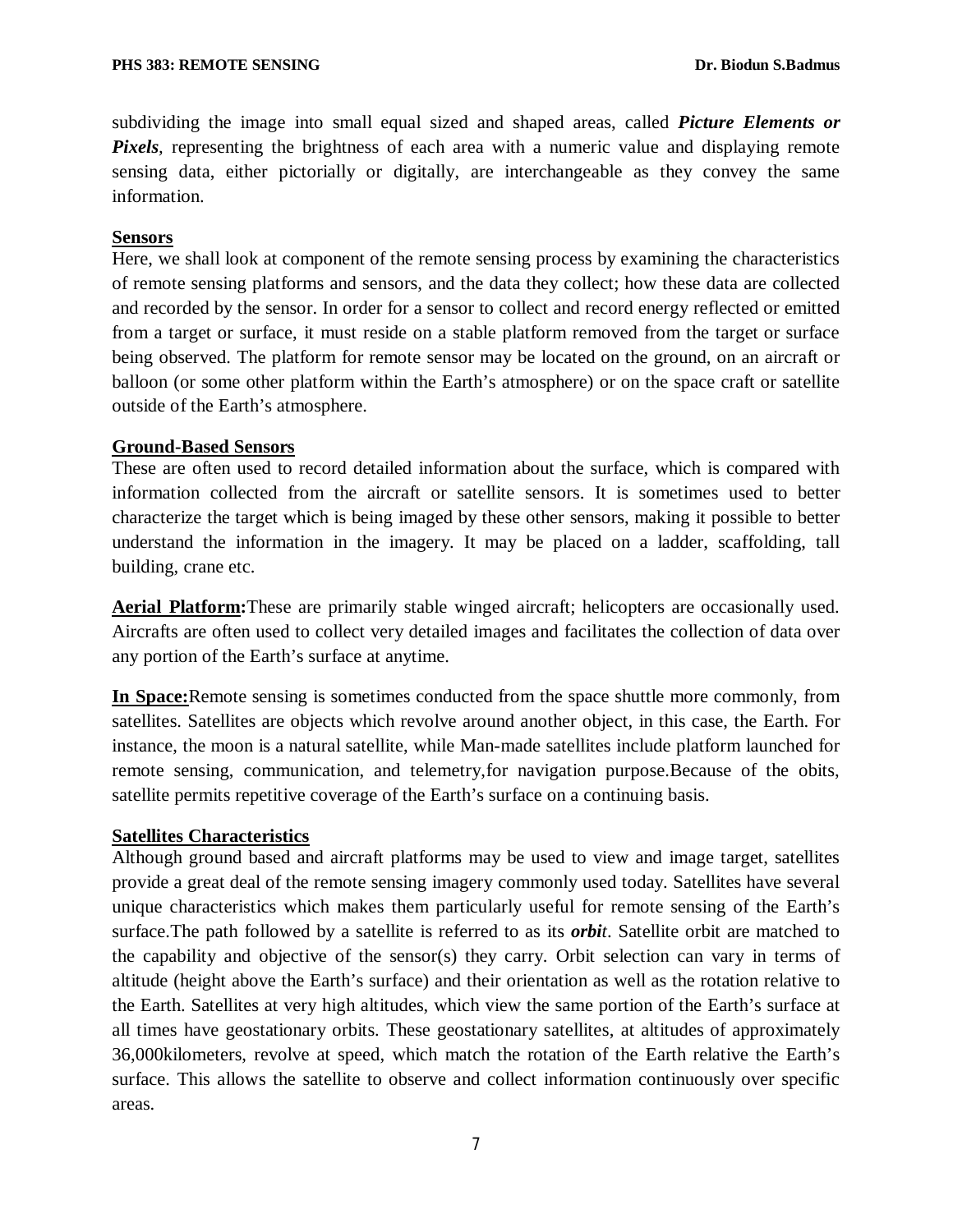Weather and communication satellites commonly have these types of orbits. Because of high altitude, some geostationary satellites can monitor weather and cloud patterns covering an entire hemisphere of the Earth.Many remote sensing platforms are designed to follow an orbit (basically North-South) which, in conjunction with the Earth's rotation (West-East), allows the orbit to cover most of the Earth's surface over a certain period of time. These are near-polar orbit.

Many of the satellite orbits are also *Sun-synchronous*, such that they cover each area of the world at a constant local time of the day called *Local Sun Time.*

Most of the remote sensing satellite platforms today are in *Near-Polar Orbits*, which means that, the satellites travels northward on one side of the Earth and towards the southern pole on the second half of its orbit; these are called *ascending and descending passes*, repeatedly. When the orbit is sun synchronous, the ascending pass is most likely on the shadowed side of the Earth while the descending pass is on the sunlight side.

As a satellite revolves round the earth, the sensor "sees" a certain portion of the Earth's surface. The area imaged on the surface is termed swath. Imaging swaths for space borne sensors generally vary between tens and hundreds of kilometers wide. This apparent movement allows the satellite swath to cover a new area with each consecutive pass. The satellite's orbit and the rotation of the earth work together to allow complete coverage of the Earth's surface after it has complete one complete cycle of orbits.

The interval of time required for the satellite to complete its orbit cycle is not the same as the *Revisit Period.*This revisit period is an important consideration for a number of monitoring applications, especially when frequent imaging is required. For instance, monitoring speed of an oil spill or extent of flooding.

### **Spatial Resolution**

For some remote sensing instruments, the distance between the target being imaged and the platform plays a large role in determining the detail of information obtained and the total area imaged by the sensor. Sensors onboard platforms far away from their targets typically view a larger area but cannot provide great details. For instance, compare what an astronaut onboard a space shuttle sees of the Earth to what you can see from the air plane. Astronauts can see the entire country at glance but cannot distinguish between individual houses, while flying over a city or town, one can see individual buildings and cars, but will view much smaller area than the astronaut. There is similar difference between satellite images and air photos.

Spatial resolution of passive sensor depends primarily on their instantaneous field of view (IFOV). The IFOV is the angular cone of visibility of the sensor and determines the area on the Earth's surface which is seen from a given altitude at one particular moment in time. This area in the ground is called the *Resolution Cell* and determines a sensor's maximum spatial resolution.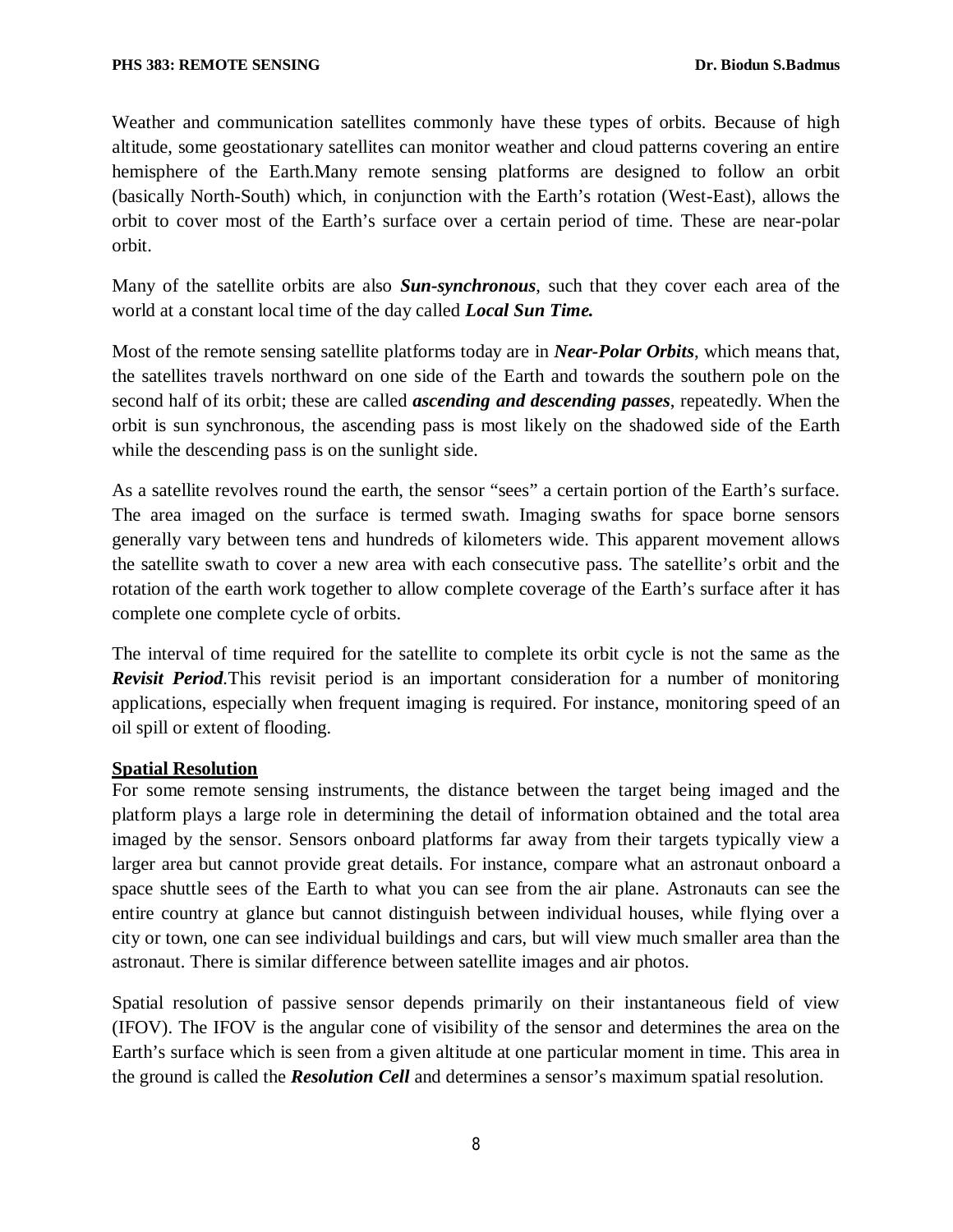**Spectral Resolution:** This describes the ability of a sensor to define fine wavelengths intervals. The finer the spectral resolution, the narrower the wavelength ranges for a particular channel or band.







Black and white films record wavelengths extending over much, or all of the visible portions of the EM spectrum. Its spectral resolution is fairly coarse, as the various wavelength of the variable spectrum are not individually distinguished and the overall reflectance in the entire portion is recorded.

Colours film is also sensitive to the reflected energy over the visible portion of the spectrum but has higher spectral resolution, as it is individually sensitive to the reflected energy at the blue, green, red wavelengths of the spectrum.

Many remote sensing systems record energy over several separate wavelength ranges at various spectral resolutions. These are known as *Multi-spectral senses*. We also have advanced multispectral sensors called *Hyper-spectral Sensors,* which detects hundreds of very narrow spectral bands throughout the visible near-infrared and mid-infrared portions of the EM spectrum.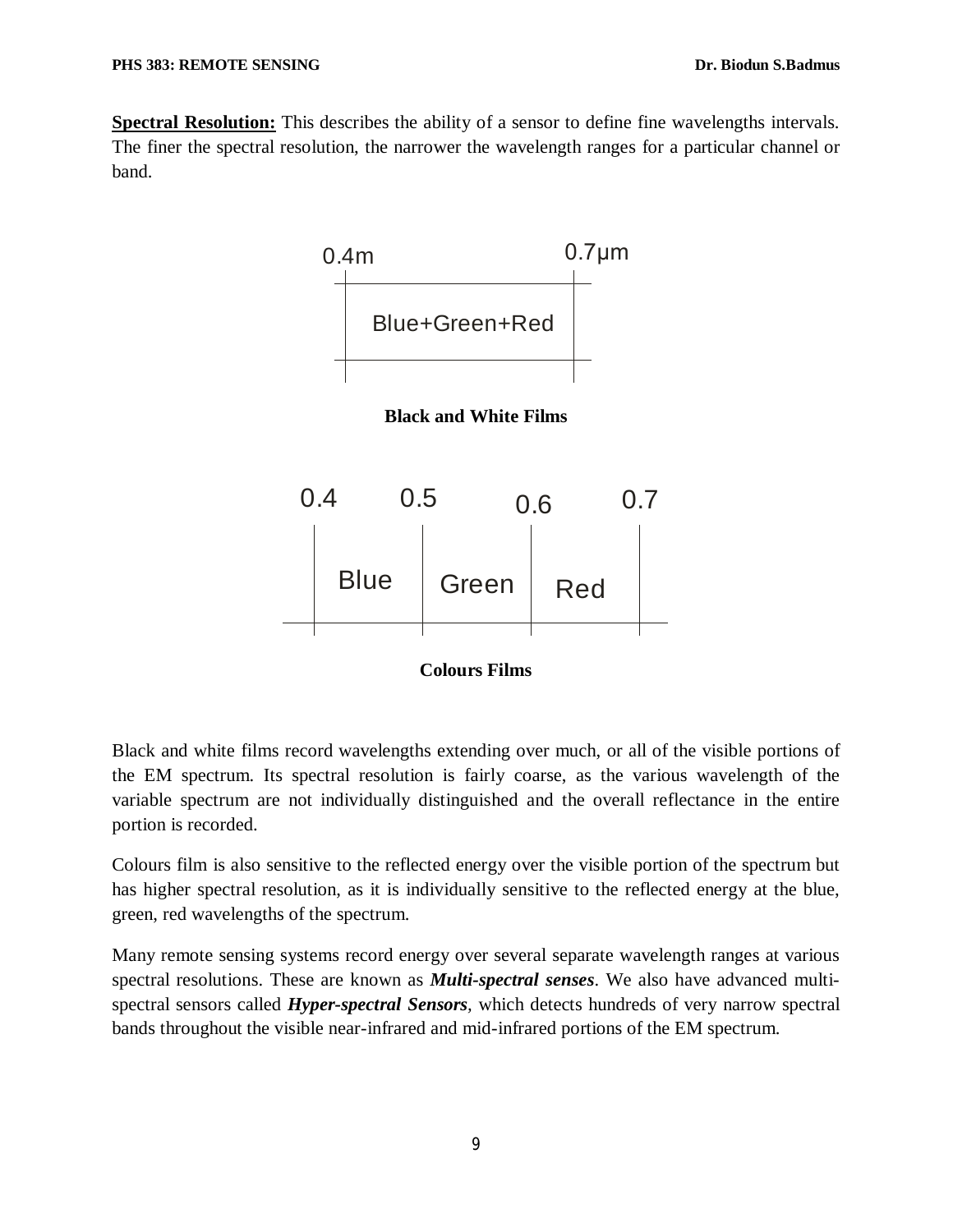**Radiometric Resolution:**While the arrangement of pixels is denserthan the spatial structure of an image, the radiometry characteristics explain the actual information content in an image. Every time the image is acquired on film or by a sensor, its sensitivity to the magnitude of the EM energy determines the radiometric resolution. The radiometric resolution of an imaging system describes its ability to discriminate very slight differences in energy. The finer the radiometry resolutions of sensor the more sensitive it is to detecting small differences in reflected or emitted energy.

**Temporal Resolution:**In addition to spatial, spectra and radiometric resolutions, the concept of temporary resolution is also important ina remote sensing system. Recall the concept of revisit period, which refers to the length of time it takes for a satellite to complete one entire orbit cycle. Revisit period of a sensor is usually several days. Therefore the absolute temporal resolution of a remote sensing system to image the exact same area of the same viewing angle a second time is equal to this period. Hence, the actual temporal resolution of a sensor depends on a variety of factors: satellite/sensor capabilities, the swath overlap and latitude.

**Cameras and Aerial Photography:**Cameras and their use for aerial photography are the simplest and oldest of sensors used for remote sensing on the earth's surface. Cameras are passive optical sensors that use a lens or system of lenses, collectively referred to as the optics, to form an image on the focal plane at which the image is sharply defined.

Photographic film are sensitive to light from 0.3µm to 0.9µm in wavelength covering the ultraviolet (UV), visible and near-infrared.

**Panchromatic Films:**Sensitive to the UV and the visible portion of the spectrum, produced black and white images and commonly used for aerial photography.

Cameras can be used in variety of platforms, which includes ground-based stages, helicopters, aircraft and spacecraft. Most of the aerial photographs are classified as oblique or vertical depending on the orientation of the camera relative to the ground acquisition. Oblique aerial photographs are taken with cameras pointed to the side of the aircraft. It can be useful for covering very large areas in a single image and for depicting terrain relief and scale.

Vertical photographs taken with a single-lens frame camera is the most useful of aerial photography for remote sensing and mapping purposes. These cameras are specifically designed for capturing a rapid sequence of photographs while limiting geometric distortion. They often linked with navigational systems onboard the aircraft platform to allow for accurate geographic coordinates to be instantly assigned to each photograph.

# **Thermal imaging**

Thermal sensors use photo detectors sensitive to the direct contact of photons on their surface, to detect emitted thermal radiation. The detectors are cooled to temperatures close to absolute zero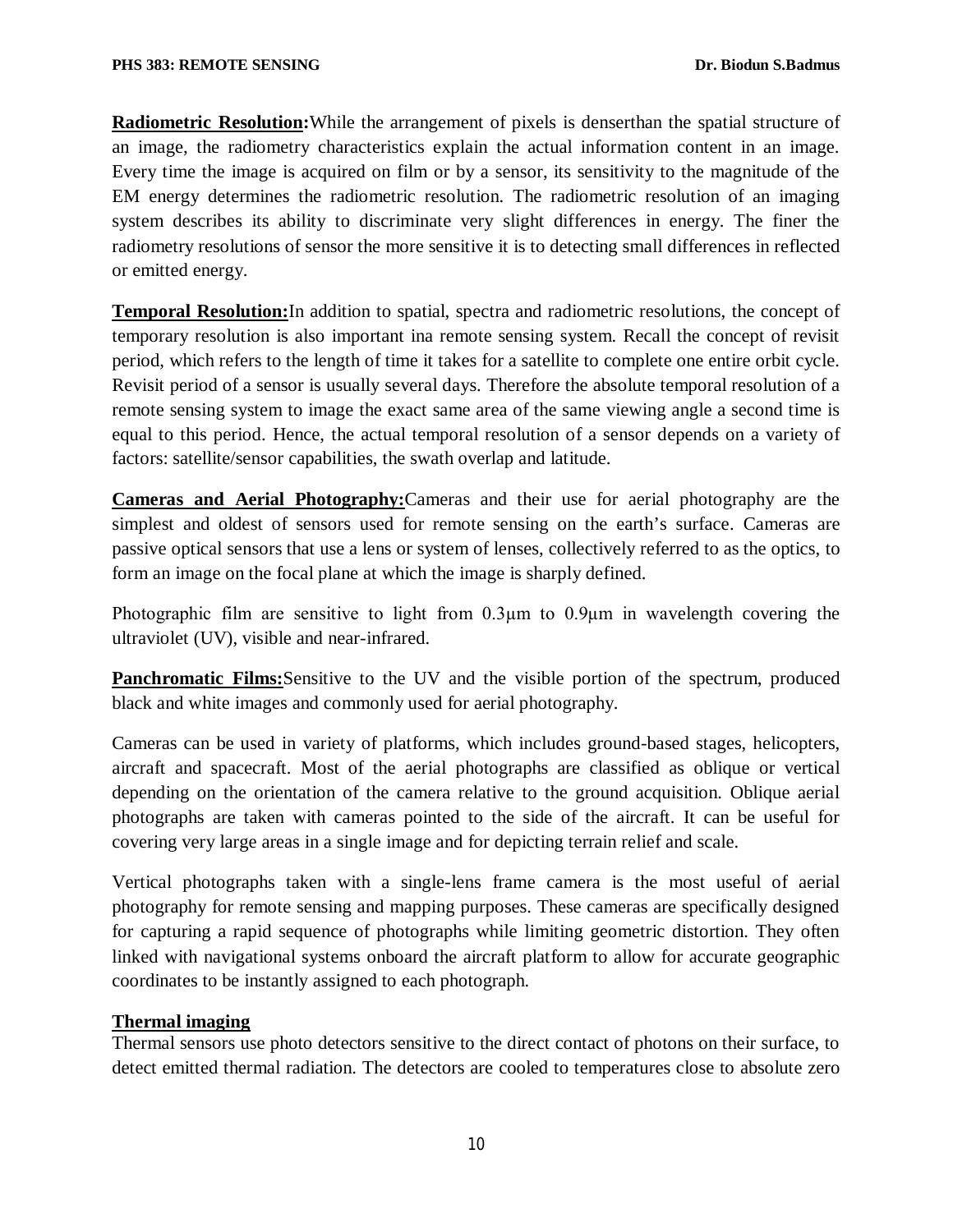in order to limit their own thermal emissions. Thermal sensors measure the surface temperature and thermal properties of the targets.



Thermal images are typically scanners that detect emitted radiations in only the thermal portion of the spectrum. Because of the relatively long wavelength of the thermal radiation compared to visible radiation, atmospheric scattering is minimal while absorption by atmospheric gases normally restricts thermal sensing to two specific regions between 3 to 5 $\mu$ m and 8 to 14 $\mu$ m. Thermal imagery can be acquired during the day or night (because the radiation is emitted and not reflected) and is used for variety of applications such as military reconnaissance, disaster management and heat loss monitoring.

#### **Weather Satellite/Sensors**

Weather monitoring and forecasting was one of the first civilian application of satellite remote sensing. This satellite uses sensors which have fairly coarse spatial resolution and provide large area coverage. Their temporal resolution are generally quite high, providing frequent observations of the Earth's surface, atmospheric moisture and cloud cover, which allows for near continuous monitoring of global weather condition and hence forecasting.There are various representatives satellite/sensors used for meteorological application:

#### **i. Geostationary Operational Environmental Satellites (GOES)**

This is the follow-up to the application technology satellite (ATS) series designed by NASA (National Aeronautics and Space Administration) for National Oceanic and Atmospheric Administration (NOAA) to provide nation weather service with frequent, small-scale imaging of the Earth's surface and cloud cover. The GOES series of satellites have been used extensively by meteorologists for weather monitoring and forecasting for over 20years.

Two generation of GOES satellites have been launched, each to measure emitted and reflected radiation from which atmospheric temperature winds, moisture and cloud cover can be derived. The first is GOES1 launched 1975 through GOES7 launched 1992. Due to their design, these satellites were capable of viewing the Earth only on a small percentage of time (approximately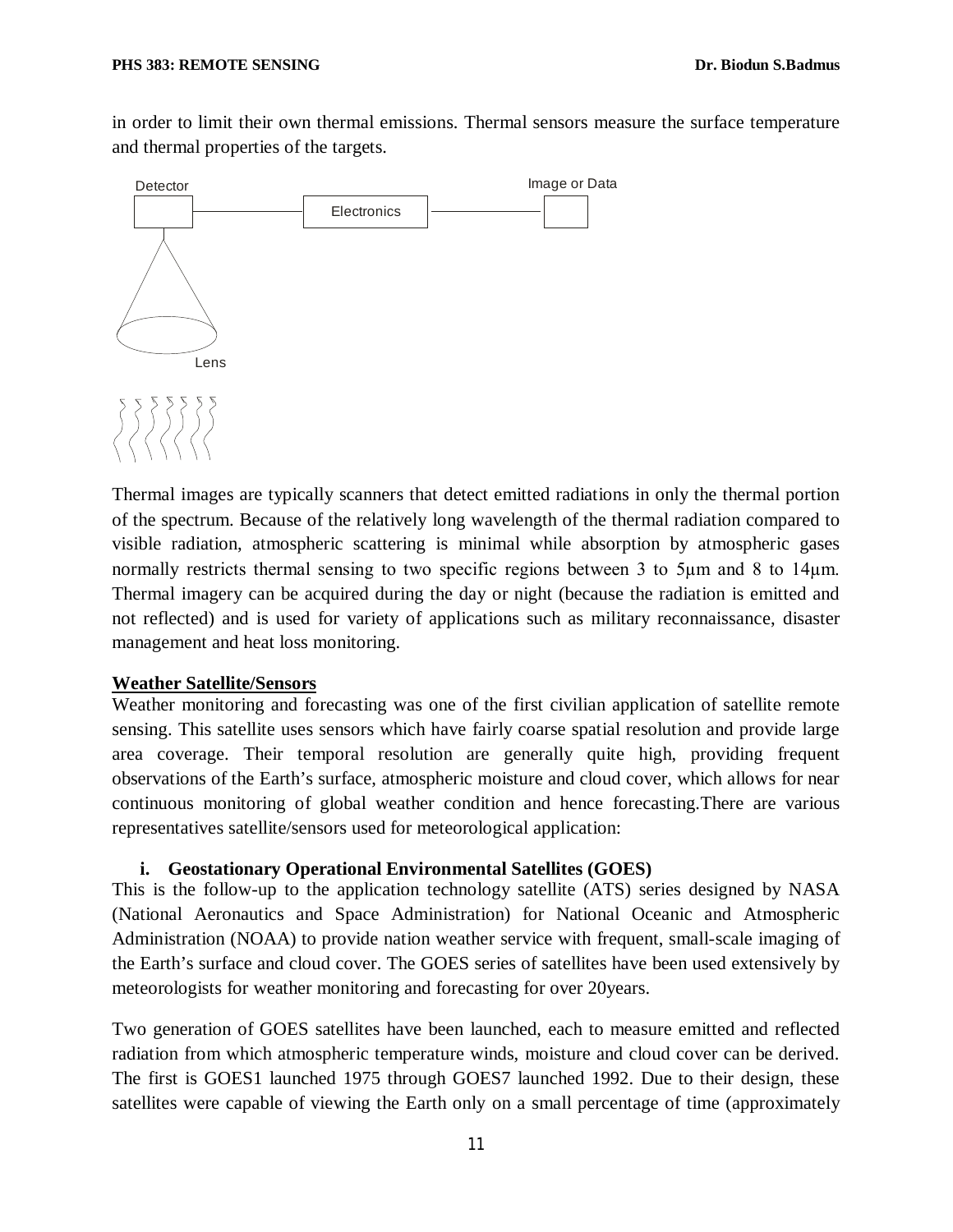5%). These sensors allow meteorologists to monitor specific weather trouble spots to assist in improved short-term forecasting.

| oves bands and their all divations |                                                         |                                      |                                                                                                                                                                                                            |  |
|------------------------------------|---------------------------------------------------------|--------------------------------------|------------------------------------------------------------------------------------------------------------------------------------------------------------------------------------------------------------|--|
| <b>BANDS</b>                       | <b>WAVELENGTH</b><br><b>RANGES</b><br>$(\mu m)$         | <b>SPATIAL</b><br><b>RESOLUTIONS</b> | <b>APPLICATIONS</b>                                                                                                                                                                                        |  |
|                                    | 0.52 0.72<br>(Visible)                                  | 1 <sub>km</sub>                      | Cloud, pollution and haze detection severe<br>storm identification                                                                                                                                         |  |
| $\overline{2}$                     | $3.78 - 4.03$<br>(Short wave IR)                        | 4km                                  | Identification of<br>fog<br>night,<br>at<br>discriminating water clouds and snow or<br>ice clouds during daytime; detecting fire<br>and volcanoes, night time determination<br>of sea surface temperature. |  |
| 3                                  | $6.47 - 7.02$<br>(Upper level water<br>vapour)          | 4km                                  | Estimating regions of mid-level moisture<br>and advection,<br>content<br>tracking<br>atmospheric motion.                                                                                                   |  |
| 4                                  | $10.2 - 11.2$<br>long wave IR                           | 4km                                  | Identification of cloud-drift winds severe<br>storms, heavy rainfall                                                                                                                                       |  |
| 5                                  | $11.5 - 12.5$<br>IR window sensitive<br>to water vapour | 4km                                  | moisture,<br>Identifying low-level<br>determination of sea surface temperature,<br>air bourn dust volcanic ash.                                                                                            |  |

### **GOES BANDS AND THEIR APPLICATIONS**

NOAA is responsible for another series of satellite which are useful for meteorological applications. Two satellites, each pending global coverage work together ensure that data for any region of the earth is not more than six hours old. One satellite crosses the Equator in the early morning from north to south while the other crosses in the afternoon. The primary sensor onboard the NOAA satellite, used for meteorology and small-scale earth observation and reconnaissance are the Advanced Very High Resolution Radiometer (AVHRR). It detects radiation in the visible, near and mid infrared, and thermal infrared portions of the EM spectrum.

| <b>BANDS</b>   | <b>WAVELENGTH</b><br><b>RANGES</b><br>$(\mu m)$ | <b>SPATIAL</b><br><b>RESOLUTIONS</b> | <b>APPLICATIONS</b>                                            |
|----------------|-------------------------------------------------|--------------------------------------|----------------------------------------------------------------|
|                | $0.58 - 0.68$ (Red)                             | 1.1km                                | Cloud, snow and ice monitoring                                 |
| $\overline{2}$ | $0.725 - 1.1$ (Near)<br>IR)                     | 1.1km                                | Water, vegetation and agriculture surveys                      |
| 3              | $3.55 - 3.93$ (Mid IR)                          | 1.1km                                | Sea surface temperature, volcanoes and<br>forest fire activity |
| $\overline{4}$ | $10.3 - 11.3$<br>(Thermal IR)                   | 1.1km                                | Sea surface temperature, soil moisture                         |
|                | $11.5 - 12.5$<br>(Thermal IR)                   | 1.1km                                | Sea surface temperature, soil moisture                         |

### **AVHRR BANDS AND THEIR APPLICATIONS**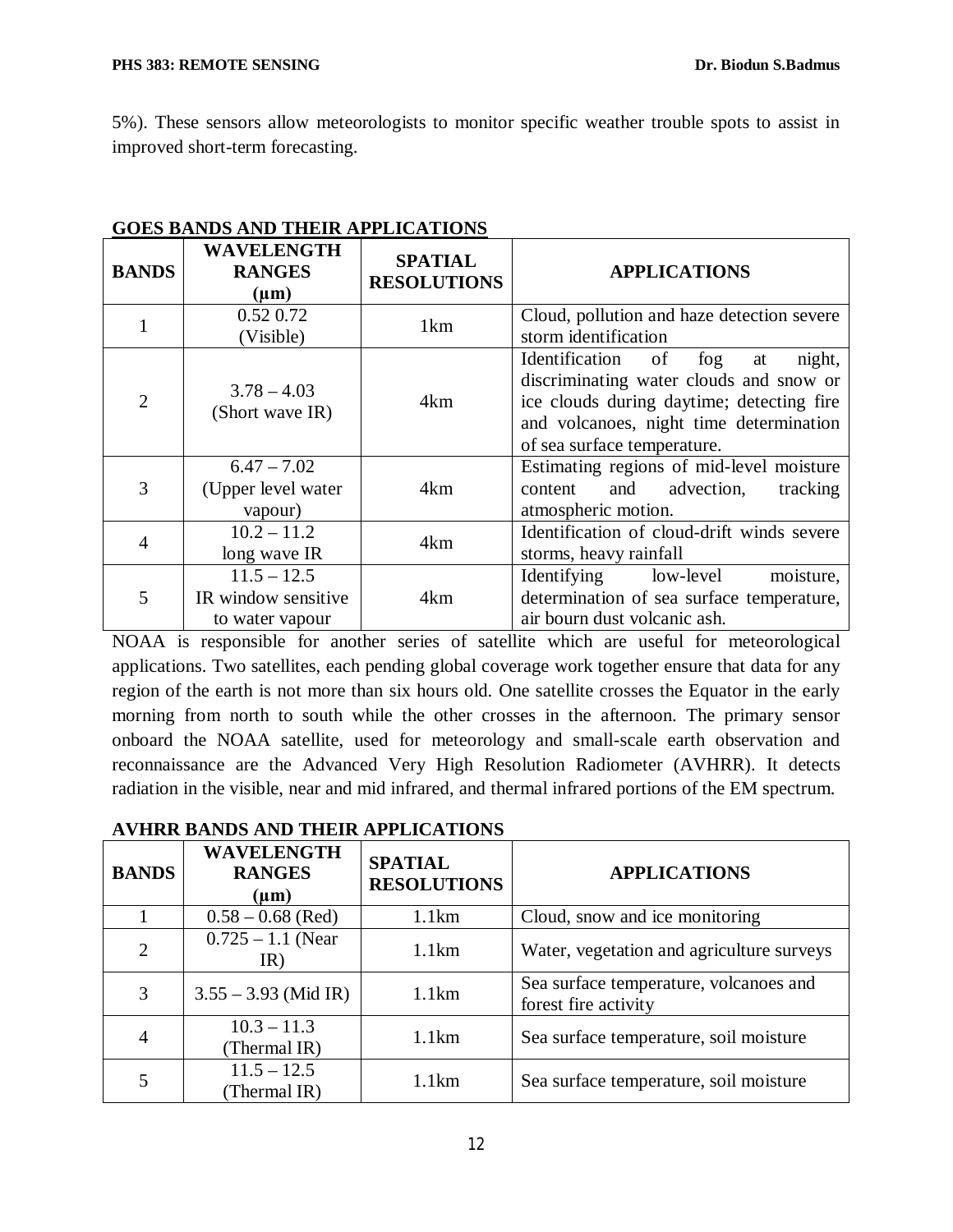### **Land Observation Satellite/Sensors**

Many of the weather satellite systems used for monitoring theEarth's surface is not optimized for detailed mapping of the land surface. The first satellite designed specifically to monitor the Earth's surface launched in 1972 by NASA (National Aeronautics and Space Administration), referred to as **LandSat-1**; to test the feasibility of collecting multi-spectral earth observation data from an unmanned satellite platform. The success of Landsat is due to several factors: a combination of sensors with spectral bands tailored to Earth observation; functional spatial resolution; and good areal coverage (swath width and revisit period).

All Landsat satellites are placed in near polar, sun-synchronous orbit. The first three satellites (Landsat's 1 - 3) are at altitude around 900km and have them revisit period of 18days, while the later satellites are around 700km and have a revisit period of 16days.All Landsat satellites have equator crossing times in the morning to optimize illumination conditions. A number of sensors have on board the Landsat series of satellites including the Return Beam Vidicom (RBV) camera systems, the Multi Spectral Scanner (MSS) systems, and the Thematic Mapper (TM).

### **Marine Observation Satellites/Sensor**

The Earth's ocean covers more than two-third (2/3) of the Earth's surface and plays an important role in the global climate system. They also contain an abundance of living organisms and natural resources which are susceptible to pollution and other man-made hazards. The meteorological and land observations satellites/sensors can be used for monitoring the oceans of the planet; there are other satellites/sensor systems designed specifically for this purpose.The coastal zone colours scanner (CZCS for monitoring the earth's oceans and water bodies. The primary objective of this sensor is to observe ocean colours and temperature, especially in coastal zones with sufficient spatial and spectral resolution to detect pollutants in the upper level of the ocean and to determine the nature of materials suspended in the water column. The oceanobserving satellite systems are important for global and regional scale monitoring of ocean pollution and health, and assists scientists in understanding the influence and impact of the oceans on the global climate system.

### **Other Sensors**

**Video:** Video cameras provide a useful means of acquiring timely and inexpensive data and vocally annotated imagery. Cameras used for video recording measures radiation in the visible, near infrared and sometimes mid-infrared portion of the EM spectrum.

**Laser Fluorescence:**This illuminates the target with specific wavelength of fluorescence radiation. This technology has been proven for ocean applications like chlorophyll mapping and pollutant detection etc.

**Lidar:** Light detection and ranging, an active imagine technology similar to RADAR. It is useful for measuring surface and water depth relative to the water surface. It is also used in atmosphere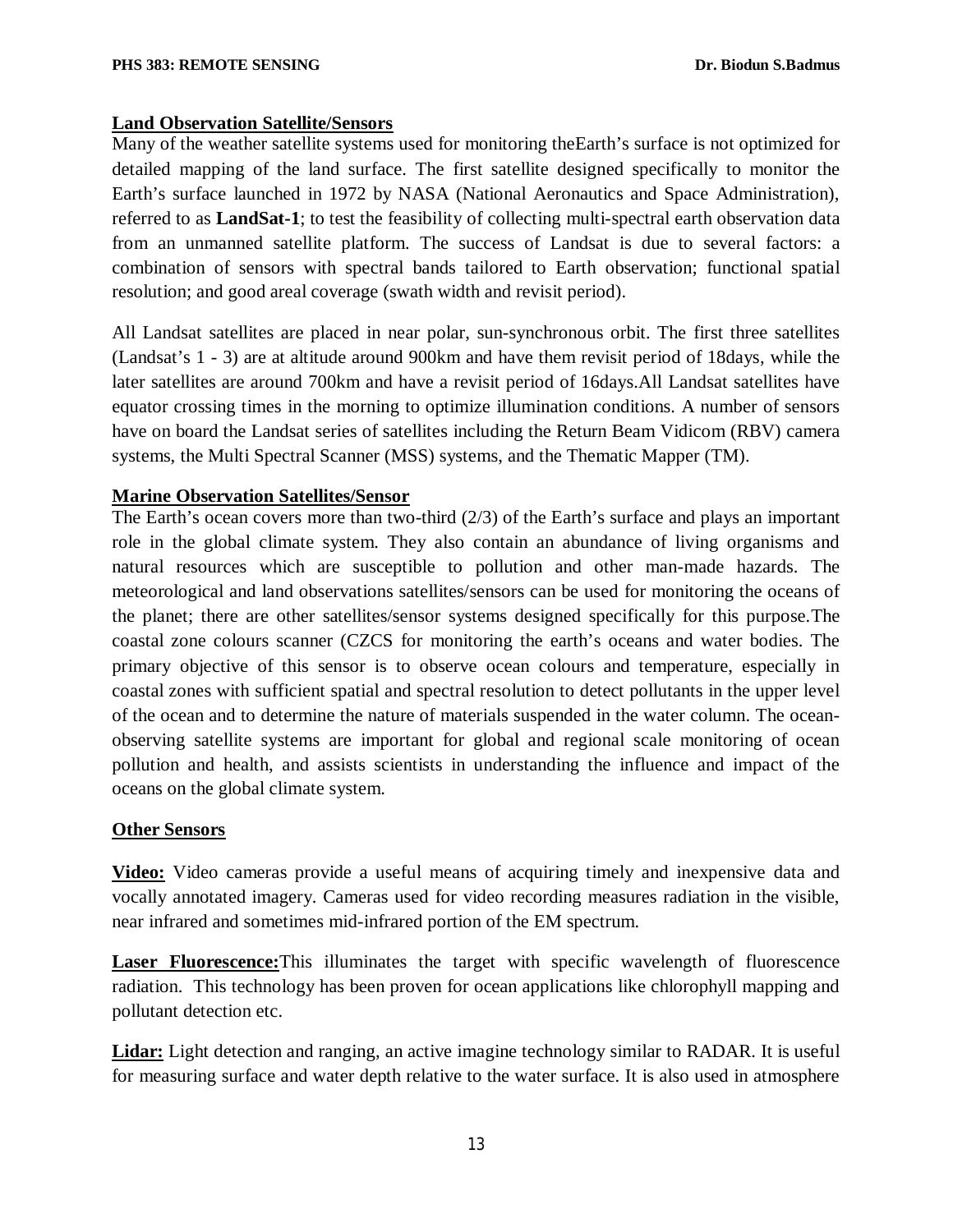studies to examine the particle content of various layers of the Earth's atmosphere and acquire air density readings and monitor air currents.

**RADAR:**Radio Detection and Ranging (RADAR) systems are active sensor, which provide their own source of EM energy. Active radar sensor, whether airborne of space borne, emits microwave radiation in a series of pulses from an antenna. Because RADAR provides its own energy source, images can be acquired day or night. It is able to penetrate through clouds and most rain, making it an all weathers sensor.

**Data Reception:**Data obtained during airborne remote sensing missions can be retrieved once the aircraft lands; then processed and delivered to the end user. While data acquired from satellites platforms need to be electronically transmitted to earth, since the satellite continues to stay in the orbit during its operational lifetime. The technology designed to accomplish this can also be used by an aerial platform if the data are urgently needed on the surface.



There are three main options for transmitting data acquired by satellite to the surface. The data can be directly transmitted to Earth if a Ground Receiving Station (GRS) is in line of sight of the satellites A. If otherwise, the data can be recorded on board the satellite (B) for transmission to a GRS at a later time. Data can be relayed to the GRS through the Tracking and Data Relay Satellite System (TDRSS, (C), which consists of a series of communications satellites in geosynchronous orbit. The data are transmitted from one satellite to another until the reach the appropriate GRS. The received data at the GRS are in raw digital format, which is then processed into correct systematic, geometric and atmospheric distortions to the imagery and be translated into a standardized format. The data are written into a storage medium like tape, disk or CD.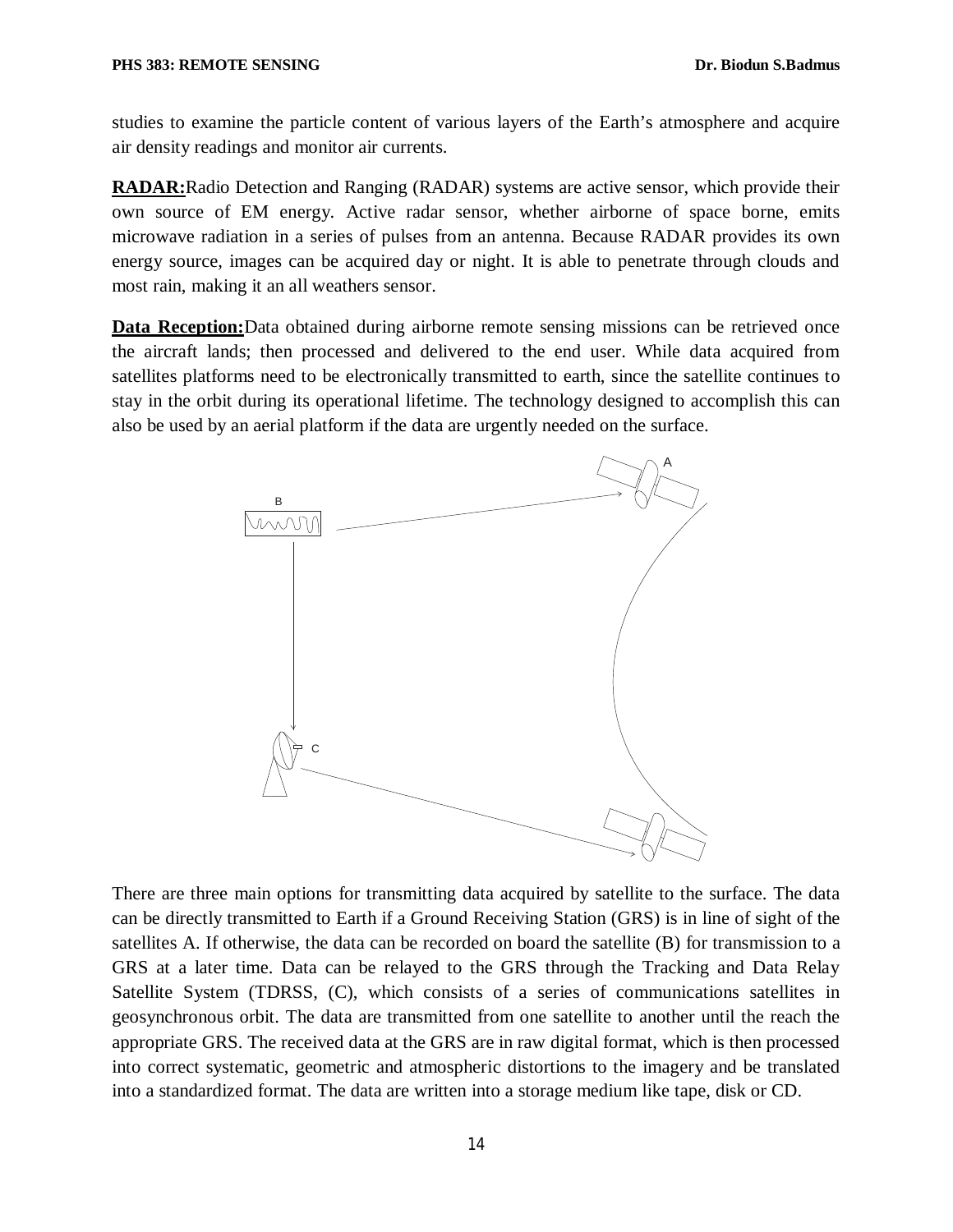**Note:** http://www.ccrs.nrcan.gc.ca/ccrs/learn/terms/glossary/glossary\_e.html

http://www.ccrs.nrcan.gc.ca/ccrs/date/stations/pass\_e.html http://www.ccrs.nrcan.gc.ca/ccrs/date/stations/gss\_e.html http://www.ccrs.nrcan.gc.ca/ccrs/date/stations/cc\_e.html http://www.ccrs.nrcan.gc.ca/ccrs/date/stations/grss\_e.html

## **MICROWAVE REMOTE SENSING**

This encompasses both active and passive forms of remote sensing. It covers on spectrum a range of 1 on to 1m in wavelength. Because of their long wavelengths compared to the visible and infrared, microwaves have special properties that are important for remote sensing. Longer wavelength microwave radiation can penetrate through cloud cover, haze dust and all but the heaviest rainfall. This property allows detection of microwave energy under almost all weather and environmental conditions so that data can be collected at any time.

Passive microwave remote sensing similar to thermal remote sensing, emits microwave energy of some magnitude, but very small amount. It detects the naturally emitted microwave energy within its field of view. They are typically radiometers or scanners and operate in much the same manner except that an antenna is used to detect and record the microwave energy. Microwave energy recorded by a passive sensor can be emitted by (i) the atmosphere, (2) reflected from the surface, (3) emitted from the surface or (4) transmitted from the substance.

The field of view must be large to detect enoughenergy to record a signal, hence, passive microwave sensor are characterized by low spatial resolution. Applications of microwave remote sensing include meteorology, hydrology and oceanography. By observing the atmosphere, depending on the wavelength, meteorologists and infrared portion of the spectrum by wavelength, microwave portions are often referenced according to both wavelength and frequency. Because the microwave region of the spectrum is quite large, relative to the visible and infrared, sensed wavelength range or bands with given code letter are used:Ka, K and KU bands: very short wavelengths used in early airborne radar system but uncommon today.

- **X-Band**: Used extensively on airborne system for military reconnaissance and terrain mapping. **C-Band:** Common to air-born research systems **S-Band:** Used on board the Russian ALMAZ satellites
- **L-Band**: Used on board the American SEASAT, Japanese JERS-1 satellites and NASA airborne system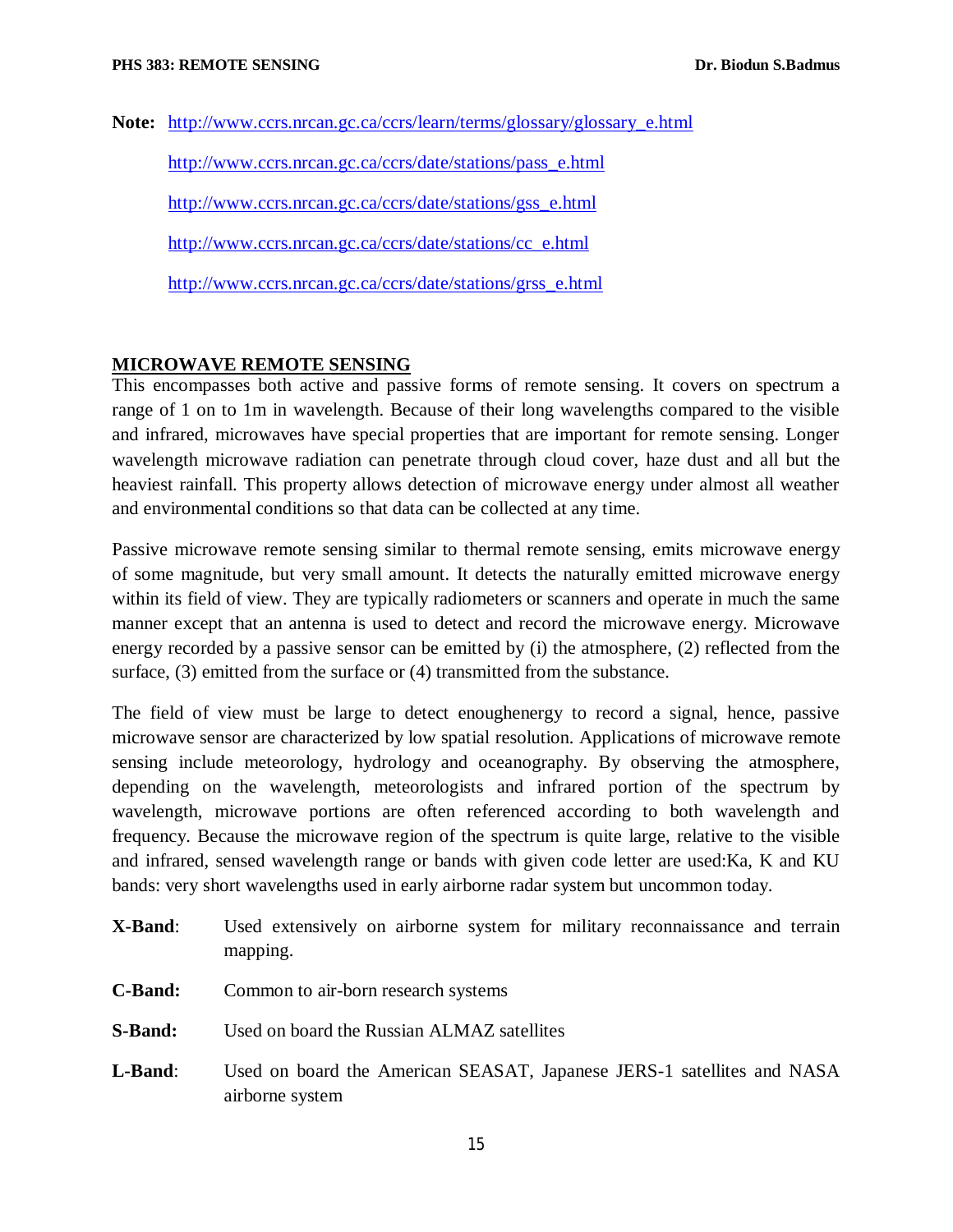**P-Band**: Longest radar wavelengths, used on NASA EXPT airborne research system.

#### **Viewing Geometry and Spatial Resolution**

The imaging geometry of a radar system is different from the framing and scanning systems commonly used in optical remote sensing. The side-looking viewing geometry is typical of imaging radar system (airborne). As it is with all sensing system the viewing geometry of a radar results in certain geometry distortions on the resultant imagery. There are key differences for radar imagery which are due to make side-looking viewing geometry and the fact that the radar is fundamentally a distance measuring device.

### **Radar Polarimetry:**

In discussing microwave propagation and scattering, polarization of the radiation is an important property. For a plane EM – wave, polarization refers to the electric field vector in the plane perpendicular to the direction of propagation. While the length of the vector represents the amplitude of the wave, polarization refers to theorientation and shape of the pattern traced by the tip of the vector.

The wave form of the electric field strength (Voltage) of the EM wave can be predictable (the wave is polarized) or random (wave is un-polarized) or a combination of both. Examples of the fully polarized wave could be monochromatic sine wave with a single, constant frequency and stable amplitude.



Many types of Radar are designed to transmit microwave radiation that is either polarized horizontally (v). A transmitted wave of either polarization can generate a backscattered wave with a variety of polarizations.

It is the analyses of these transmit and receive polarization combinations that constitute the science of radar polarimetry. There can be four combinations of transmit and receive polarizations:

**H H:** Refer to as Horizontal Transmit and Horizontal Receive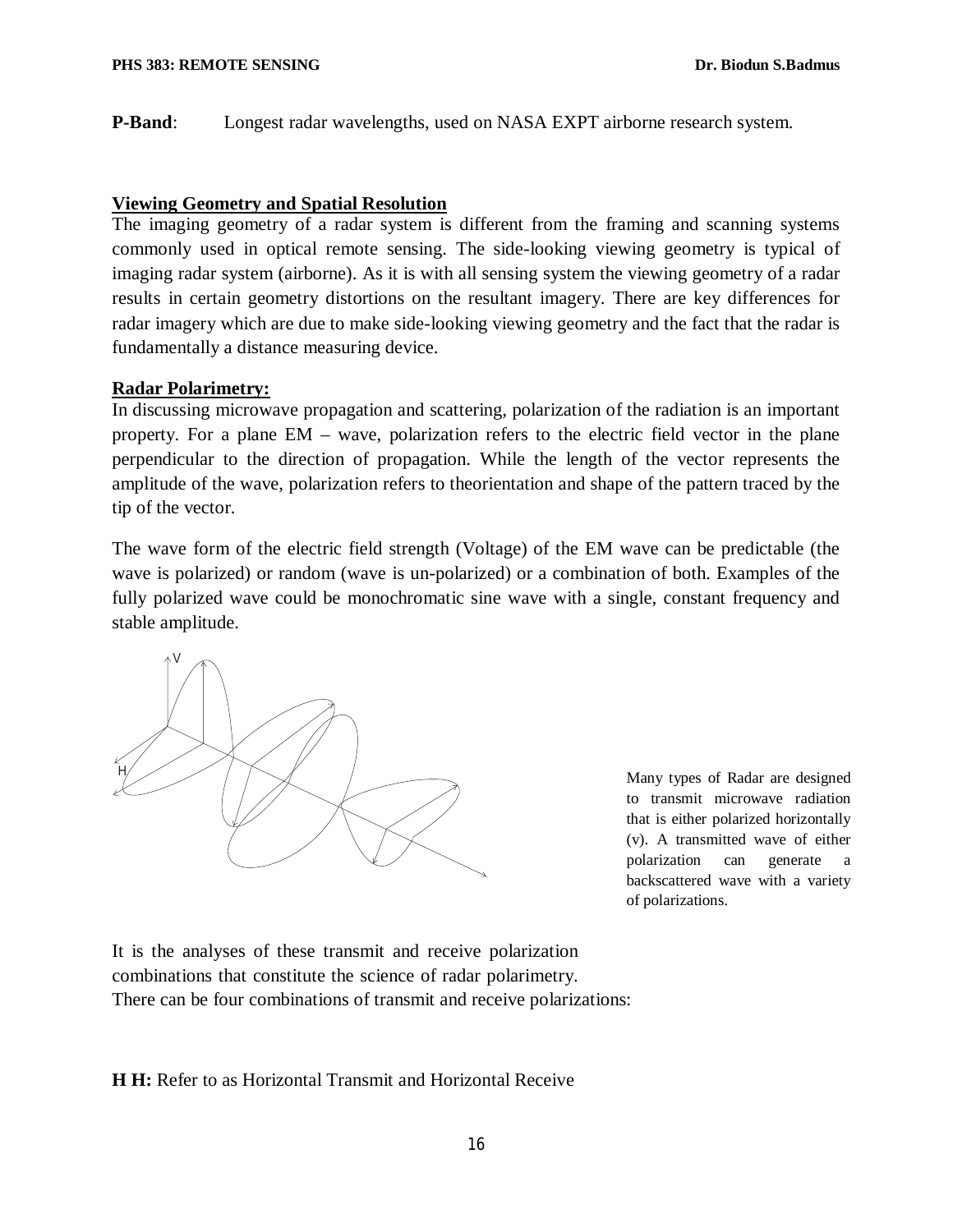**V V:** Refers to as vertical Transmit and Vertical Receive

**H V:** Horizontal Transmit and Vertical Receive

**V H:** Vertical Transmit and Horizontal Receive

The first two polarization combinations are referred to as *"like polarized"* because transmit and receive are referred to as cross-polarized since transmit and receive polarization are orthogonal to one another.

Radar system can have one; two or all of these transmit/receive polarization combinations. Examples include the following types of radar systems:

- i. **Single Polarized:** HH or V V (or possibly HV or VH)
- ii. **Dual Polarized:** HH or HV, V V and VH or HH and VV
- iii. **Alternating Polarization**: HH and HH or HV, alternating with VV and VH
- iv. **Polarimetric**: HH, VV, HV and VH

**Note:** "Quadrature polarization" and "fully polarimetric" can be used as synonyms for polarimetric.

|                      | <b>Polarimetric Applications:</b> These applications include the following:                                                             |  |
|----------------------|-----------------------------------------------------------------------------------------------------------------------------------------|--|
| Agriculture:         | For crop type identification, crop condition monitoring, soil moisture<br>measurement and soil tillage and crop residue identification. |  |
| <b>Forestry:</b>     | For clear cut and linear features mapping, biomass estimation, species<br>identification and fire scar mapping                          |  |
| Geology:             | Geological mapping                                                                                                                      |  |
| <b>Hydrology:</b>    | For measuring wetlands and snow cover                                                                                                   |  |
| Oceanography:        | For sea ice identification, coastal wind field measurement, wave slope<br>measurement                                                   |  |
| Shipping:            | For ship detection and classification                                                                                                   |  |
| <b>Coastal Zone:</b> | For shoreline detection, substrate mapping etc.                                                                                         |  |

## **APPLICATIONS**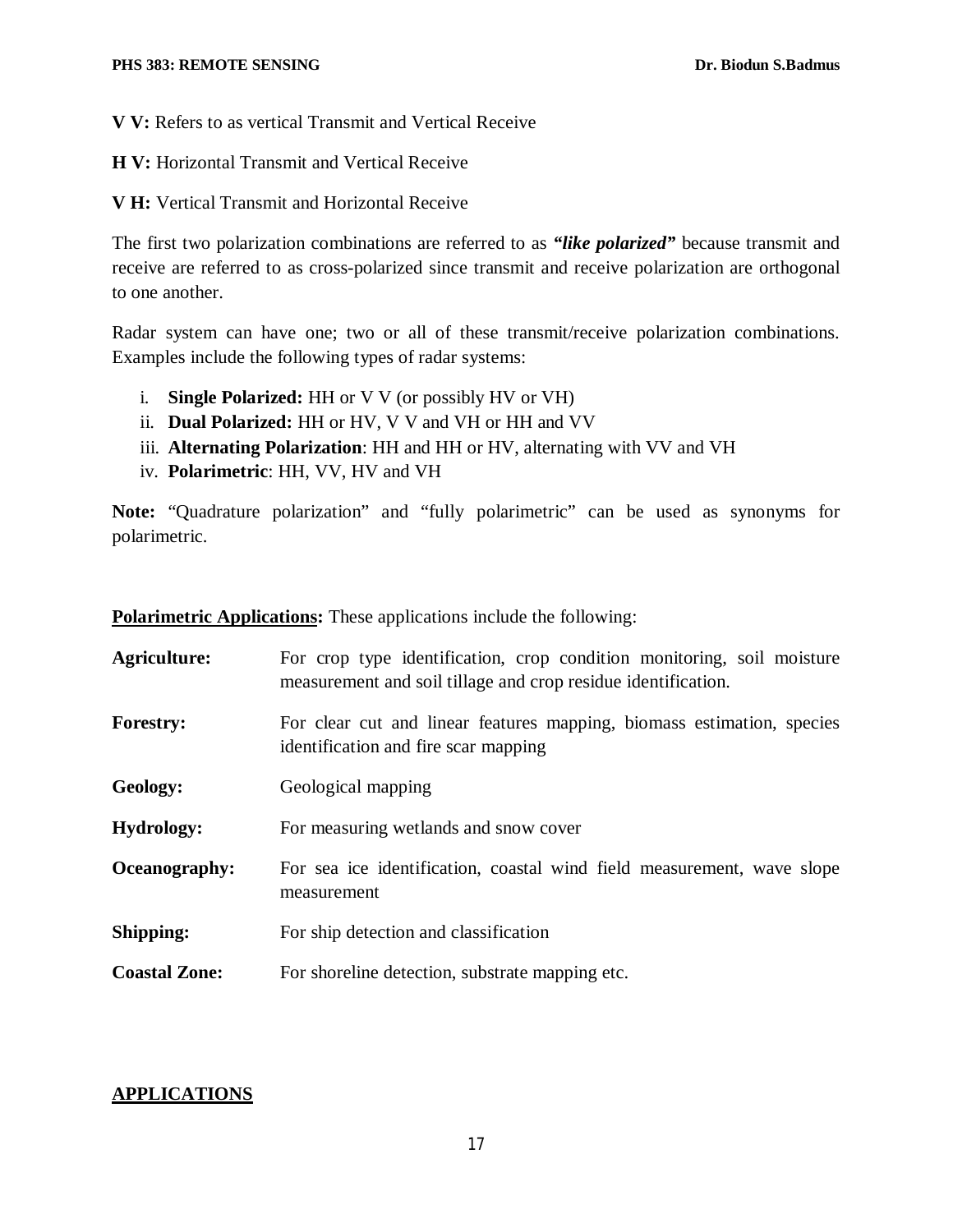## **Agriculture**

Satellites and airborne images are used as mapping tools to classify crops, examine their health and viability as well as to monitor farming practices. Agricultural applications of remote sensing include the following:

- i. Crop type classification
- ii. Crop condition assessment
- iii. Crop yield estimation
- iv. Mapping of soil characteristics
- v. Mapping of soil management practices
- vi. Compliance monitoring (farming practices)

# **Background Information**

Crop mapping and identification is important for a number of reasons: to prepare an inventory of what will grow in certain area and when; for the purpose of forecasting grain supply (yield prediction), crop production statistics, mapping soil productivity, factors influencing crop tree, assessment of crop damage due to storms and drought and monitoring farming activity. Hence, remote sensing provides common data collection and information extraction strategies.

Remote sensing offers an efficient and reliable means of collecting the information required to map crop type and acreage. It can provide structure information about the health of vegetation. Radar is sensitive to the structure, alignment, and moisture content of the crop and thus provides complementary information of the optical data.

### **Forestry**

Forestry applications remote sensing includes the following:

- i. **Reconnaissance Mapping:**This includes forest cover updating, depletion monitoring and measuring bio-physical properties of forest stands.
- ii. **Commercial Forestry:** Resource management agencies are inventory and mapping applications by collecting harvest information updating of inventory information for timber supply; broad forest type, vegetation density and bio-mass measurement.
- iii. **Environmental Monitoring:** Monitoring the quantity, health and density of earth's forests i.e. deforestation, species inventory, water shed protection and coastal protection; forest health and vigor.

### **Geology:**

The applications of remote sensing in geology include: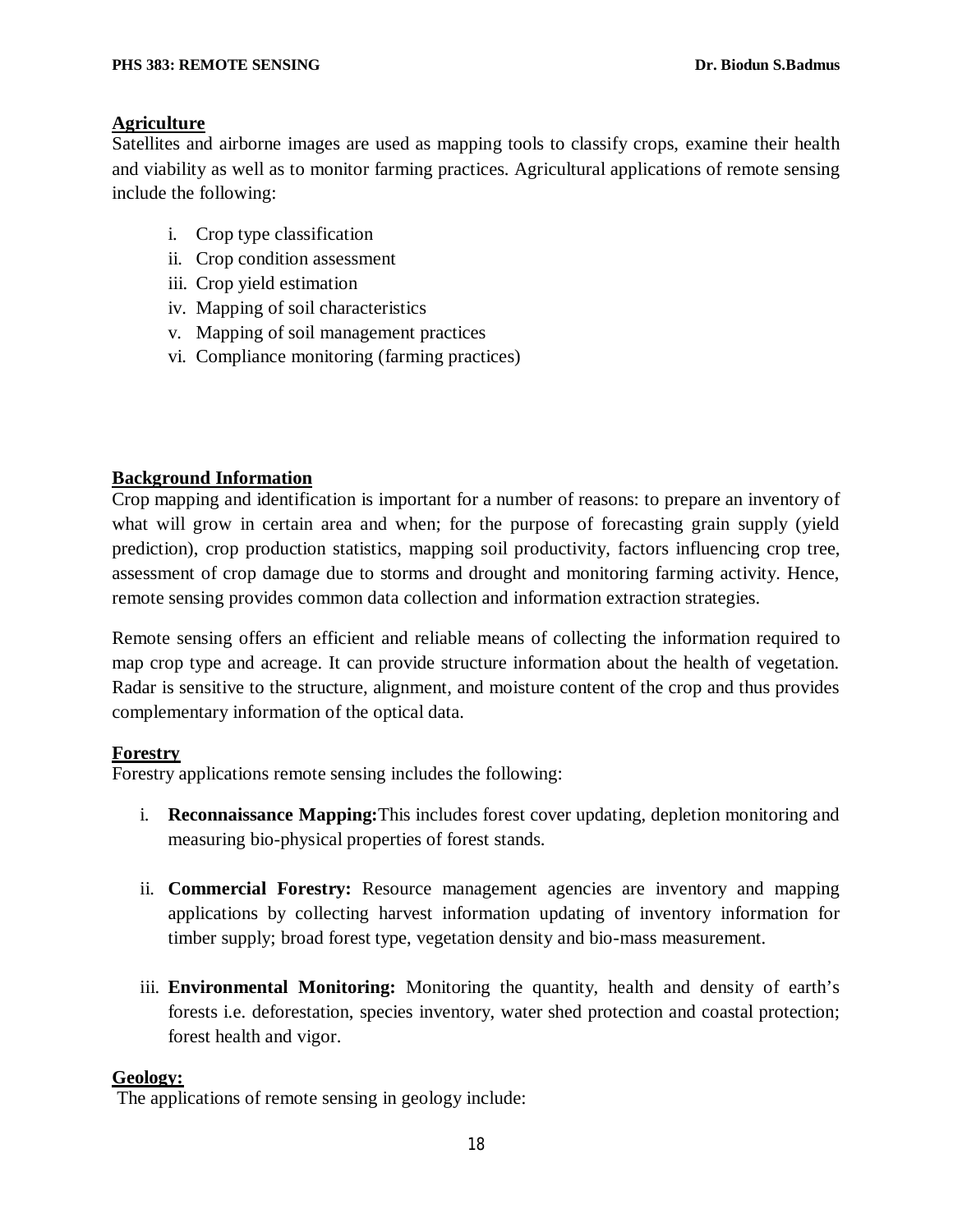#### **PHS 383: REMOTE SENSING Dr. Biodun S.Badmus**

- i. Surficial deposit/bedrock mapping
- ii. Lithological mapping
- iii. Structural mapping
- iv. Sand and gravel exploration/exploitation
- v. Mineral exploration
- vi. Hydrocarbon exploration
- vii. Environmental geology
- viii. Geo-botany and baseline infrastructure
- ix. Sedimentation mapping and monitoring
- x. Event mapping and monitoring
- xi. Geo-hazard mapping
- xi. Planetary mapping

### **Hydrology**

Study of water on the Earth's surface, whether flowing above ground, frozen in ice or snow; or retained by soil.Examples of hydrological applications are:

- i. Wetlands mapping and monitoring
- ii. Soil moisture estimation
- iii. Snow pack monitoring/delineation
- iv. Measuring snow thickness
- v. Determining snow water equivalent
- vi. River and lake ice monitoring
- vii. Drainage basin mapping and water shed modeling

viii.Irrigation canal leakage detection

ix. Irrigation scheduling

### **Oceans and Coastal Monitoring**